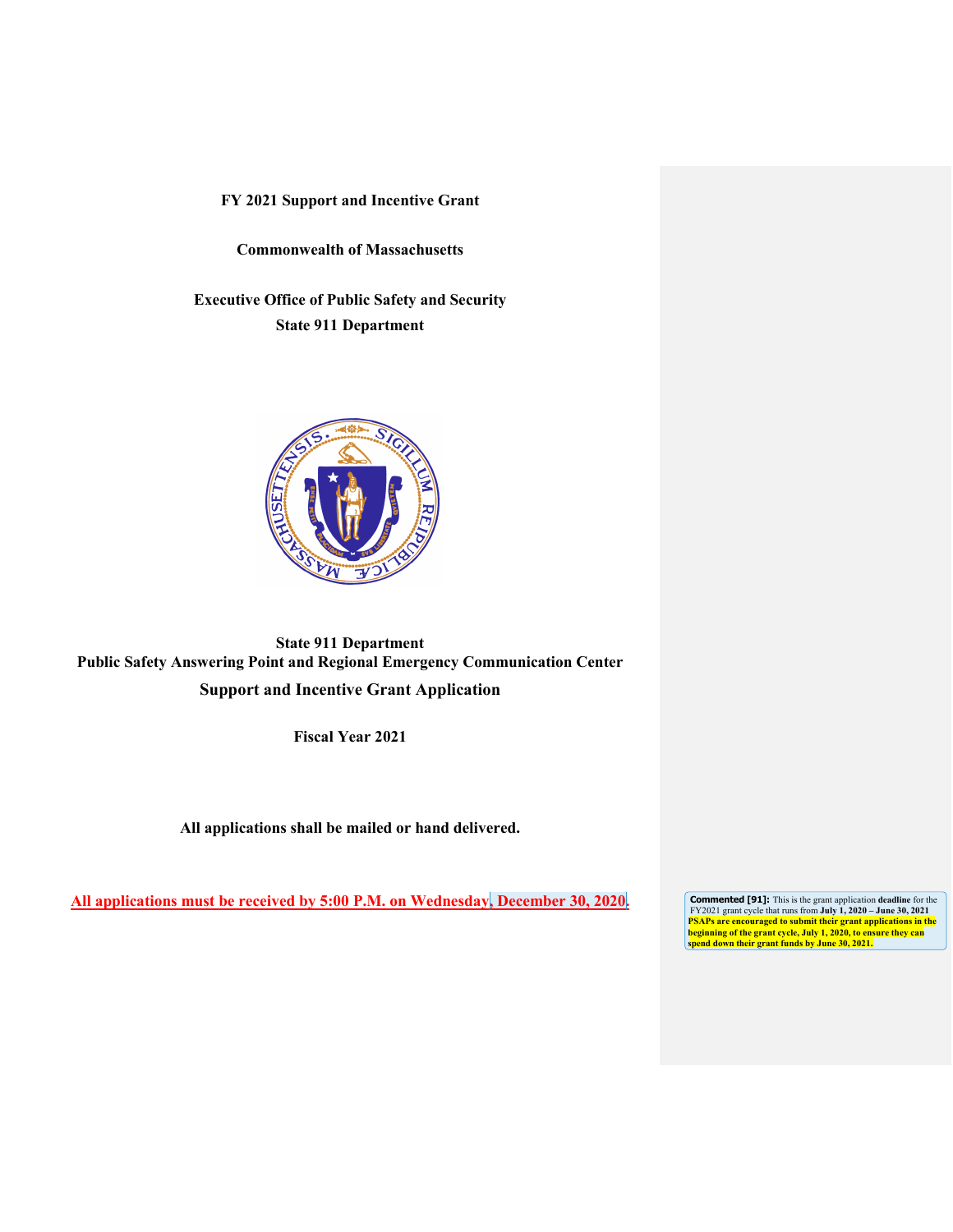## **Application Checklist**

#### **Demonstration of Compliance with MassGIS Requirement**

- Signed and Dated PSAP and RECC Support and Incentive Grant Application Cover Page
- Completed Budget Summary Page
- $\boxtimes$  Completed Budget Narrative Must provide detailed descriptions for each item requested.
	- **Personnel**: Include the amount you are requesting in this category.
	- **HVAC:** Provide detailed narrative to justify expense in compliance with grant guidelines; attach quotes or estimates (with supporting documentation from the vendor).
	- **CAD:** Provide detailed narrative to justify expense in compliance with grant guidelines; attach quotes or estimates (with supporting documentation from the vendor).
	- **Radio Console:** Provide detailed narrative to justify expense in compliance with grant guidelines; attach quotes or estimates (with supporting documentation from the vendor).
	- **Console Furniture/Chairs**: Provide detailed narrative to justify expense in compliance with grant guidelines; attach quotes or estimates (with supporting documentation from the vendor).
	- **Fire Alarm Receiving & Alerting Equipment:** Provide detailed narrative to justify expense in compliance with grant guidelines; attach quotes or estimates (with supporting documentation from the vendor).
	- **Other Equipment:** Provide detailed narrative to justify expense in compliance with grant guidelines; attach quotes or estimates (with supporting documentation from the vendor).

#### **Regional PSAPs and RECCs only:**

- **Public Safety Radio Systems:** Provide detailed narrative to justify expense in compliance with grant guidelines; attach quotes or estimates (with supporting documentation from the vendor).
- Regional PSAPs and RECCs shall provide a detailed Departmental budget (current and prior fiscal year) and an organizational chart that clearly defines all positions (p. 13).
- $\Box$  Regional PSAPs and RECCs shall provide a current inter-municipal agreement (p. 13).

#### **Regional Secondary PSAPs only:**

**CPE Maintenance:** Provide detailed narrative to justify expense in compliance with grant guidelines; attach quotes or estimates (with supporting documentation from the vendor).

- $\boxtimes$  Attached Quotes, if applicable
- $\boxtimes$  Appendix A Personnel Costs Form (List Certified Enhanced 911 Telecommunicators)
- $\boxtimes$  Completed Contractor Authorized Signatory Listing Form signed by a City or Town Official

#### **Completed and Notarized Proof of Authentication of Signature Form for the City or Town Official who signed the Contractor Authorized Signatory Listing Form**

- Completed and Notarized Proof of Authentication of Signature Form for each Signatory **and** for the City or Town Official who signed the Contractor Authorized Signatory Listing Form
- Completed Highlighted Sections, Signed and Dated Standard Contract Form ⊠

**Commented [92]: FY2021 REQUIREMENT, applicants nust submit with their application written approximately**<br>*AsseCIS stating their City or Town is in compl* **Mino their Cit reporting and filing requirements for the standardized parcel mapping and new or changed address updates. Without this approval funding shall not be awarder**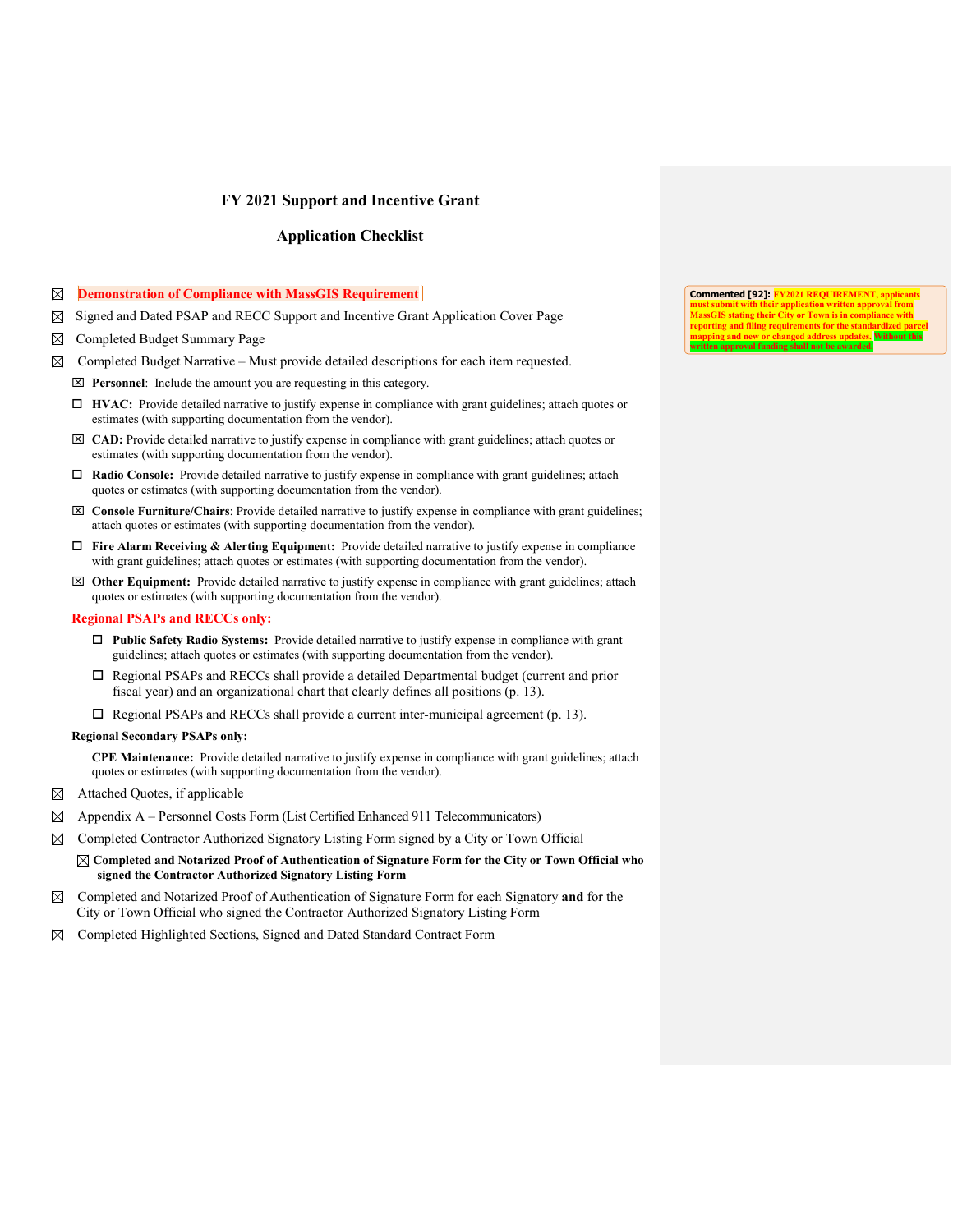## **DO NOT SUBMIT DOUBLE-SIDED APPLICATIONS**

**OR** 

## **INCLUDE BLANK PAGES FOR WHICH NO FUNDING IS REQUESTED**

All applications with original signatures shall be submitted to:

**State 911 Department 151 Campanelli Drive, Suite A Middleborough, MA 02346**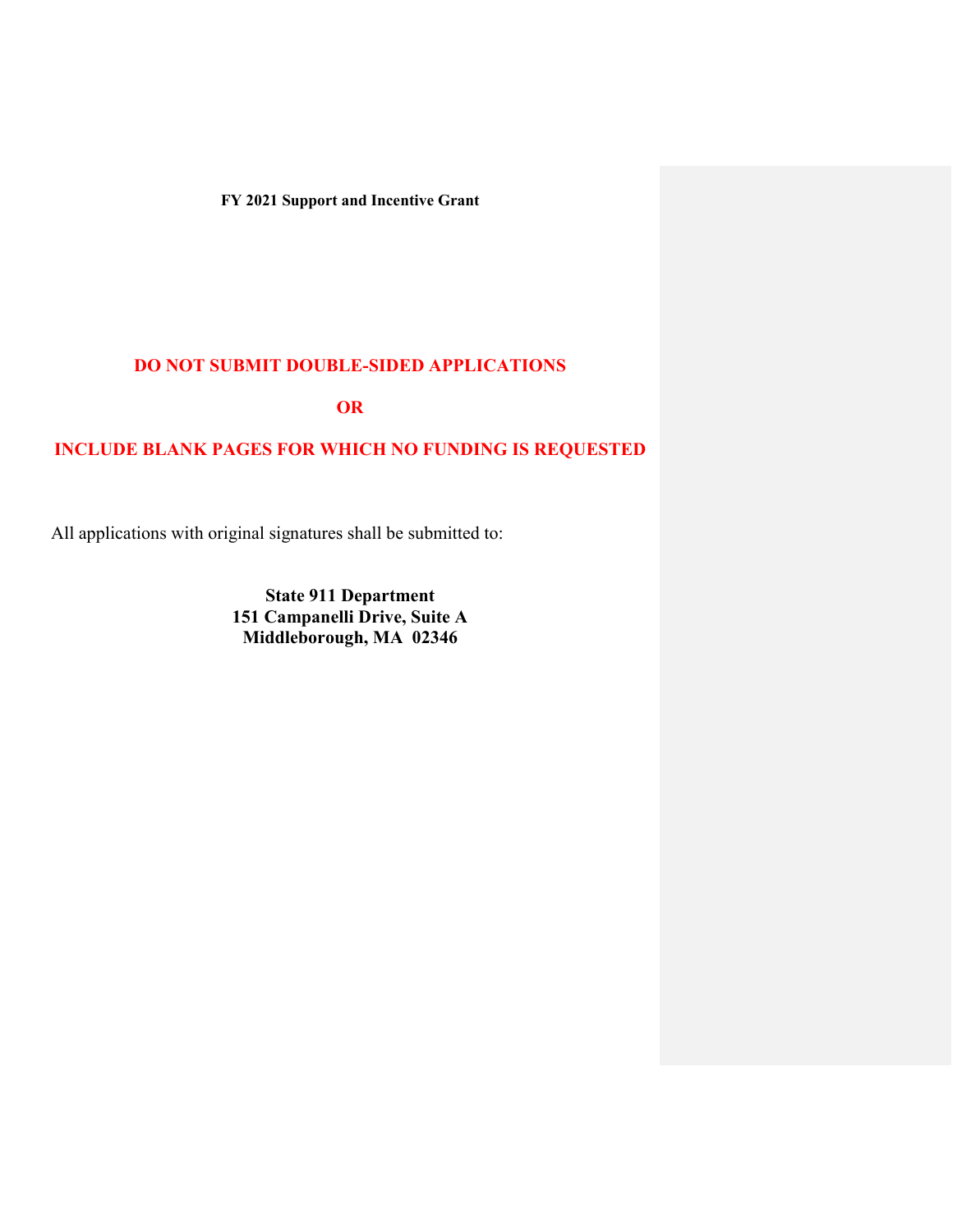*Type of PSAP: (please check one)*

 *Primary Regional Regional Secondary Regional Emergency Communication Center*

| <b>Name Municipality / PSAP / RECC</b>                         | <b>Anytown Police Department</b> |
|----------------------------------------------------------------|----------------------------------|
| Address                                                        | <b>25 Main Street</b>            |
| City/Town/Zip                                                  | Anytown, MA 01234                |
| Telephone Number                                               | 617-555-1212                     |
| Fax Number                                                     | 617-555-1213                     |
| Website                                                        | www.anytown.org                  |
| <b>Name /Title of Authorized Signatory</b><br>Telephone Number | <b>Chief Shawn Grant</b>         |
| <b>Email Address</b>                                           | 617-555-1212                     |
|                                                                | Chief@anytownpd.org              |
| Name & Title of Program/Contract Manager                       | <b>Kyle Sampson, Lieutenant</b>  |
| Telephone Number                                               | 617-555-1214                     |
| Email Address                                                  | ksampson@anytownpd.org           |
| <b>Total Grant Program funds requested:</b>                    | \$64,152.00                      |

## **Goal and Desired Outcome**

Through its submission of this application to the State 911 Department, the applying governmental entity affirms that the primary goal of the State 911 Department PSAP and RECC Support and Incentive Grant Program is to assist PSAPs and RECCs in providing enhanced 911 service and to foster the development of regional PSAPs, regional secondary PSAPs and RECCs.

*Sign below to acknowledge having read and agreed to the grant conditions and reporting requirements listed in the application packet.* 

*Signed under the penalties of perjury this 15 day of July , 20 20.*

*Chief Shawn Grant* 

**ORIGINAL SIGNATURE OF AUTHORIZING SIGNATORY**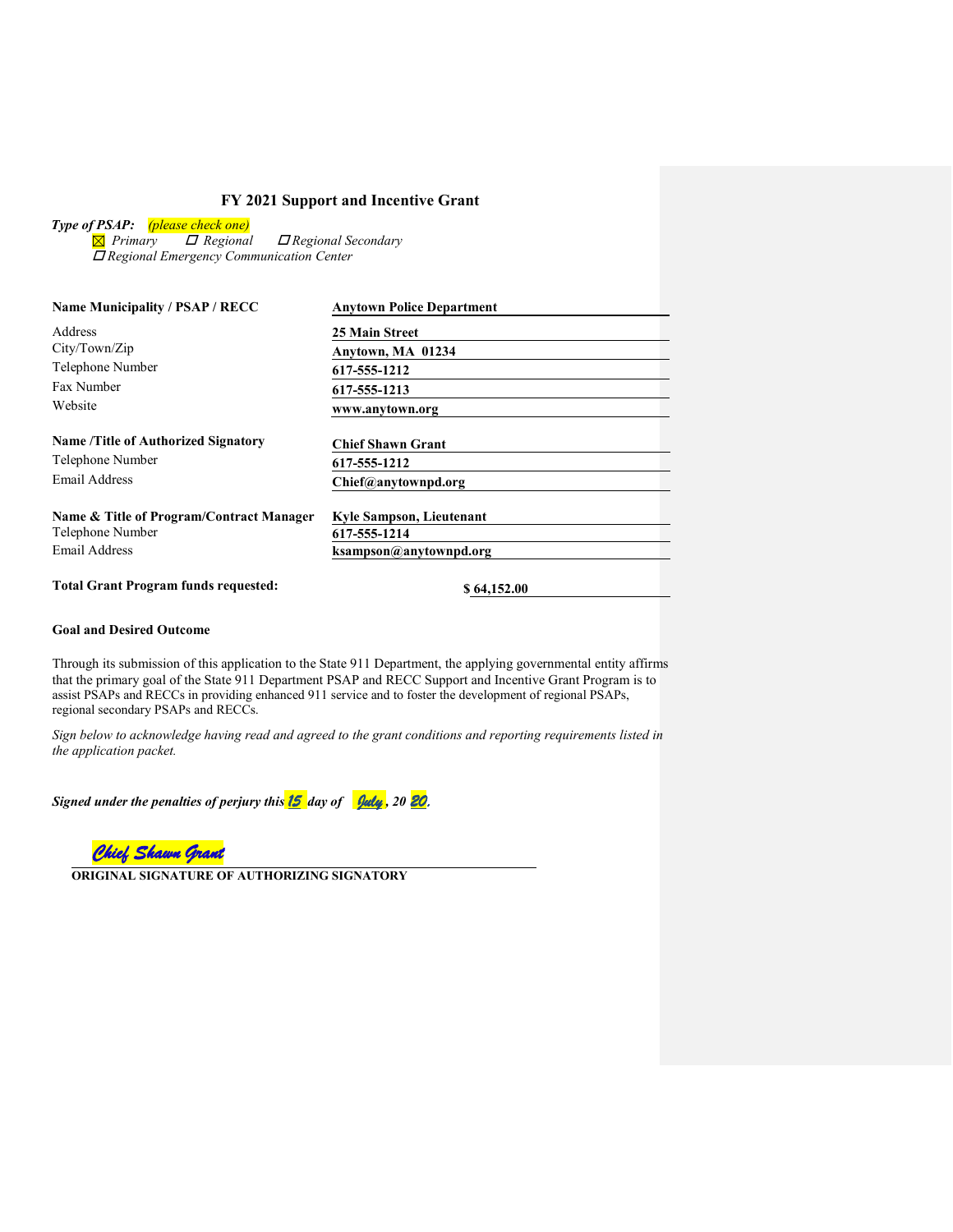## **BUDGET SUMMARY**

 $\Gamma$ 

| Primary PSAP, Regional PSAP, Regional Secondary PSAP, & RECC                                     |               |  |
|--------------------------------------------------------------------------------------------------|---------------|--|
| <b>CATEGORY</b>                                                                                  | <b>AMOUNT</b> |  |
| A. Enhanced 911 Telecommunicator Personnel Costs                                                 | \$15,317.11   |  |
| B. Heat, Ventilation, Air Conditioning, and Other<br>Environmental Control Equipment             | \$            |  |
| C. Computer-Aided Dispatch Systems                                                               | \$39,155.00   |  |
| D. Radio Console                                                                                 | \$            |  |
| E. Console Furniture and Dispatcher Chairs                                                       | \$1,540.00    |  |
| F. Fire Alarm Receiving and Alerting Equipment<br>Associated with Providing Enhanced 911 Service | \$            |  |
| G. Other Equipment                                                                               | \$8,139.89    |  |
| <b>TOTAL*</b>                                                                                    | \$64,152.00   |  |

\*Total amount must exactly match amount requested on application page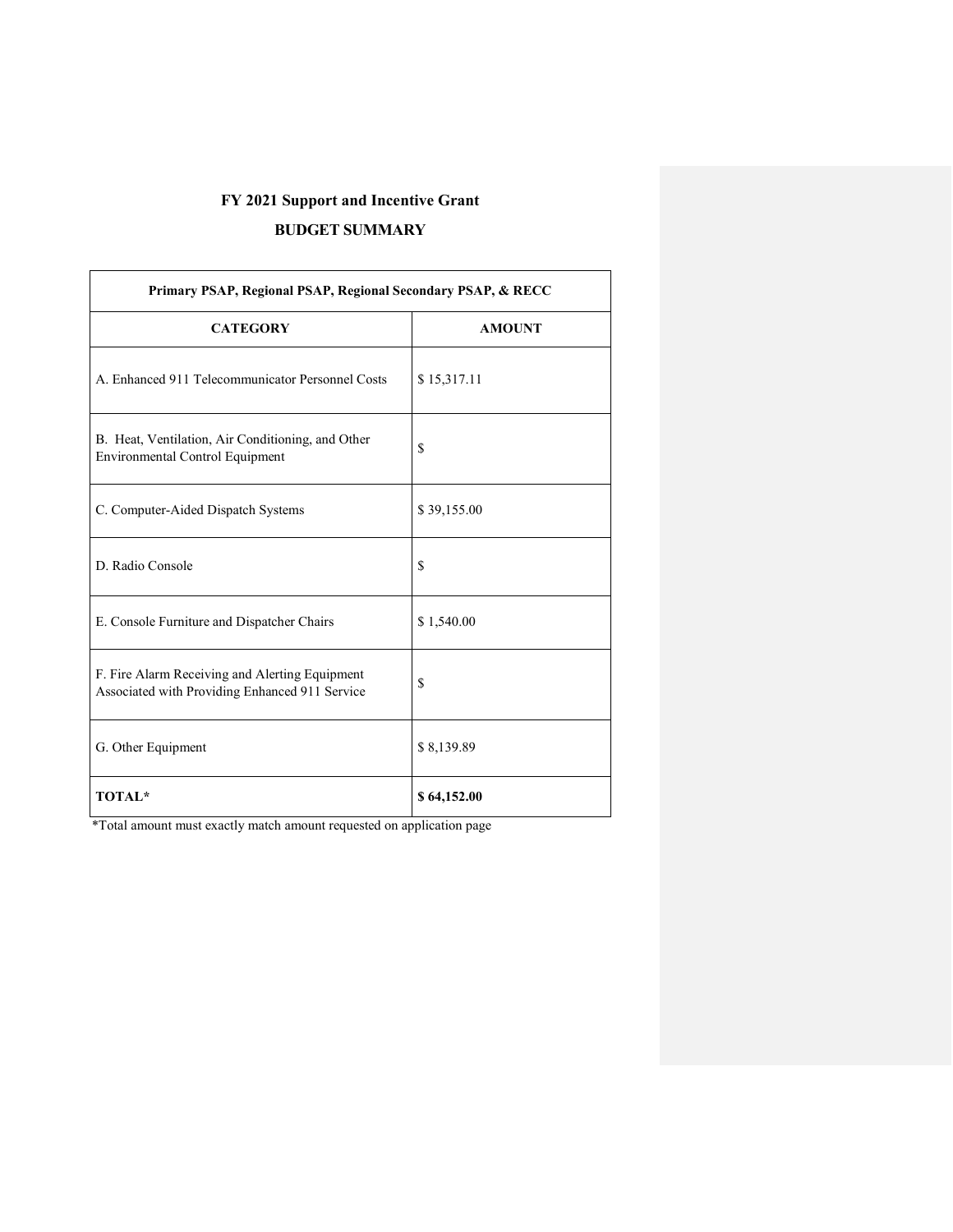## **PRIMARY PSAP, REGIONAL PSAP, REGIONAL SECONDARY PSAP, & RECC DETAIL NARRATIVE**

**Please make sure that every item listed in the above Budget Worksheet is listed in below narrative with a detailed description including category of item, price per unit, quantity, brand, model and any other pertinent and available information. Please include any and all quotes to support the budget narrative. For personnel costs, complete Appendix A – Personnel Costs Form. Please use additional pages if needed.**

**A. Enhanced 911 Telecommunicator Personnel Costs** – to defray the costs of salary for enhanced 911 telecommunicator personnel, including enhanced 911 telecommunicators who are emergency communications dispatchers or supervisors. In order to be eligible for such funding, a grantee shall show that the personnel costs to be reimbursed: (1) cover only personnel who are trained and certified as an enhanced 911 telecommunicator in accordance with the requirements of the State 911 Department, or are in the process of obtaining such certification, in accordance with the requirements of the State 911 Department; and (2) except as otherwise approved by the State 911 Department, are solely for hours in which such personnel are working in the capacity of an enhanced 911 telecommunicator as their primary job function. Reimbursement may be allowed for straight time costs for on the job training for new telecommunicators who are in the process of obtaining certification as an enhanced 911 telecommunicator, in accordance with the requirements of the State 911 Department. Reimbursement for personnel costs related to training may be allowed only for training courses that have been approved by the State 911 Department under the Fiscal Year 2021 State 911 Department Training Grant, or with the prior written approval of the State 911 Department. Reimbursement for personnel costs for individuals who have other primary job duties not directly related to enhanced 911 service, such as firefighters or police officers who may occasionally be assigned PSAP enhanced 911 telecommunicator duty, may be allowed only for the documented hours in which the employee is acting primarily in the capacity of an enhanced 911 telecommunicator. For example, if a police officer or firefighter is assigned to work as an enhanced 911 telecommunicator 1 day a week, funding from these grants may only be used to cover the portion of such firefighter or police officer's salary for the 1 day a week that he or she is assigned to enhanced 911 telecommunicator duty. Funding awarded through these grants shall be assigned to specific identified personnel, and the funding shall be applied to the personnel costs associated with such specific identified personnel.

All wage reimbursements authorized under this Program shall be allocated by the grantee in adherence with applicable collective bargaining agreements. However, the State 911 Department is not bound by or required to adhere to grantee collective bargaining agreements when determining allocations or reimbursements.

Attach Appendix A

**Total Category A**

**\$ 15,317.11**

**B. Heat, Ventilation, Air Conditioning and Other Environmental Control Equipment –** to defray costs associated with the acquisition and maintenance of heat, ventilation and air-conditioning equipment and other environmental control equipment. Such funds may only be used to purchase, install, replace, maintain, operate and/or upgrade such equipment used in the physical space used for the provision of enhanced 911 service.

**B.** Heat, Ventilation, Air Conditioning and Other Environmental Control Equipment

Description:

Vendor:

□ Attach Quote and mark with letter B

Total Category B  $\frac{1}{8}$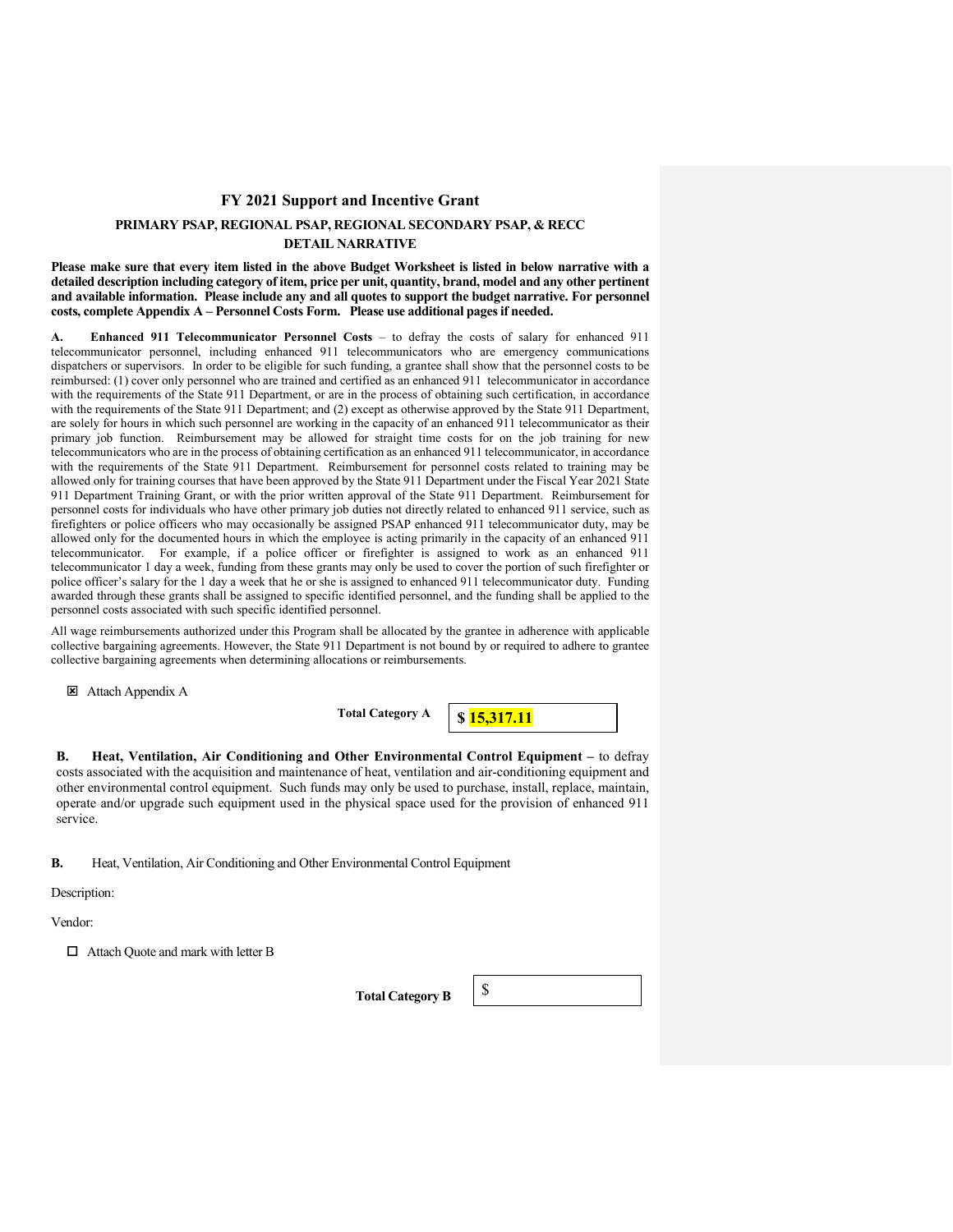**Please make sure that every item listed in the above Budget Worksheet is listed in below narrative with a detailed description including category of item, price per unit, quantity, brand, model and any other pertinent and available information. Please include any and all quotes to support the budget narrative. Please use additional pages if needed.**

**C. Computer-aided Dispatch Systems –** to defray costs associated with the purchase, installation, replacement, maintenance and/or upgrade of CAD hardware and software used by emergency communication dispatchers, call takers, and 911 operators in primary PSAPs, regional PSAPs, regional secondary PSAPs, and RECCsto initiate public safety calls for service and dispatch, and to maintain the status of responding resources in the field. Funds may be used for mobile devices that are linked to a CAD system. Primary PSAPs may not use funding for records management systems, whether or not part of a CAD system. Regional PSAPs and RECCs may apply for funding for records management systems.

**C.** Computer-aided Dispatch Systems

**Description:** Purchase three (3) Panasonic CF-31 Toughbook MDTs, installation, keyboards, mounts, plus shipping and handling. The Mobile Data Terminals are for three new Police Cruisers the City of Anytown has purchased. To be used for interactive dispatching between the CAD 911 Dispatcher and the patrol vehicles. \$4,666.00 per unit x  $3 = $13,998.00$ 

Delphi Technology Solutions, Inc. annual Network Support and IT Services contract directly related to enhance and maintain the Computer-Aided Dispatch Systems. \$25,157.00 for 11 months of the contract at \$2,287/month.

**Are the requested items linked to CAD? Yes**

**Where will the requested items be located? City of Anytown new Police Cruisers**

**What will be displayed on monitors, if requested? CAD**

**Vendor:** Patrol PC, SHI

**<sup>** $\boxtimes$ **</sup> Attach Quotes and mark with letter C** 

**Total Category C** 

**\$39,155.00**

**D.** Radio Consoles – to defray costs associated with the purchase, installation, replacement, maintenance, and/or upgrade of radio consoles to be used at primary PSAPs, regional PSAPs, regional secondary PSAPs, and RECCs. Such funds may only be used to purchase, install, replace, maintain, and/or upgrade such radio consoles used in the physical space used for the provision of enhanced 911 service. All radio consoles shall comply with SIEC special conditions, as may be amended from time to time. The SIEC special conditions are available at:

http://www.mass.gov/eopss/docs/ogr/homesec/sd-siecs-pecialconditionsradiofrequenciesdec09.pdf. The State 911 Department will submit requests for such funding to the SIEC for review and confirmation that the requested item(s) comply with the SIEC special conditions. Questions relating to the SIEC special conditions should be directed to the SWIC who can be reached by email at MA.SWIC@mass.gov.

**D**. Radio Consoles

**Description:**

**Vendor:**

Attach Quote and mark with letter D

**Total Category D** 



**Commented [95]:** Internal 2D Law Enforcement Imaging Scanners for MDT's are NOT eligible. Please review your vendor quote to ensure this item is NOT included.

**Commented [96]:** If the vendor bills you on a monthly basis for your annual contract, your request must be pro-rated for the number of months remaining in the grant cycle. ble: If you submit your grant application in December you would pro-rate the cost of the contract for the number of mo ng during that grant cycle =  $six$  (6) months.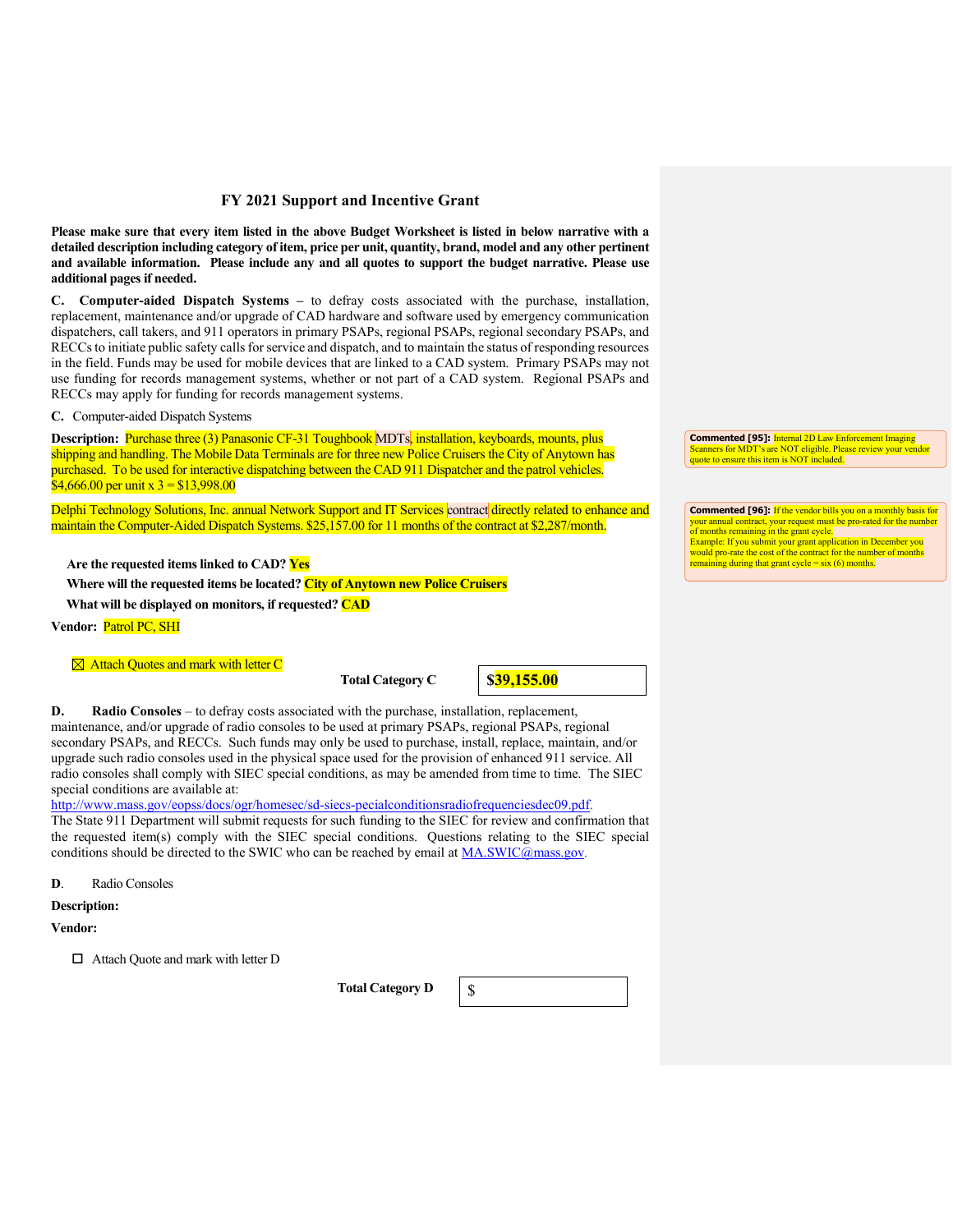**Please make sure that every item listed in the above Budget Worksheet is listed in below narrative with a detailed description including category of item, price per unit, quantity, brand, model and any other pertinent and available information. Please include any and all quotes to support the budget narrative. Please use additional pages if needed.**

**E. Console Furniture and Dispatcher Chairs** – to defray costs associated with the purchase, installation, replacement, maintenance, and/or upgrade of console furniture and dispatcher chairs necessary for enhanced 911 telecommunicators working at primary PSAPs, regional PSAPs, regional secondary PSAPs, and RECCs to perform their jobs effectively and in an ergonomically appropriate manner. Such funds may only be used to purchase, install, replace, maintain, and/or upgrade such console furniture and dispatcher chairs, including shelving, storage cabinets, and rotary resource files, used in the physical space used for the provision of enhanced 911 service.

**E**. Console Furniture and Dispatcher Chairs

**Description:** Purchase **one** high-back leather chair, ergonomically designed for 24/7 use to replace dispatcher chair that is no longer under warranty.

**Have you previously applied for funding for dispatcher chairs? Yes If so, what year? 2014 Are they under warranty? No**

**Vendor:** Console Furniture, Inc.

 $\boxtimes$  **Attach Quote and mark with letter E** 

**Total Category E** 



**F. Fire Alarm Receiving and Alerting Equipment Associated with Providing Enhanced 911 Service** – to defray costs associated with the purchase, installation, replacement, maintenance, and/or update of fire alarm receiving and alerting equipment used at primary PSAPs, regional PSAPs, regional secondary PSAPs, and RECCs. Funding may be used to purchase, install, replace, maintain, and/or update systems used by such PSAPs to alert remote station personnel of emergency responses, including hardware and components installed within remote station locations. Funding for street or structure based cable or radio fire alarm boxes and related hardware is not permitted.

**F**. Fire Alarm Receiving and Alerting Equipment Associated with Providing Enhanced 911 Service

## **Description:**

**Vendor:**

 $\Box$  Attach Quote and mark with letter F

**Total Category F** 

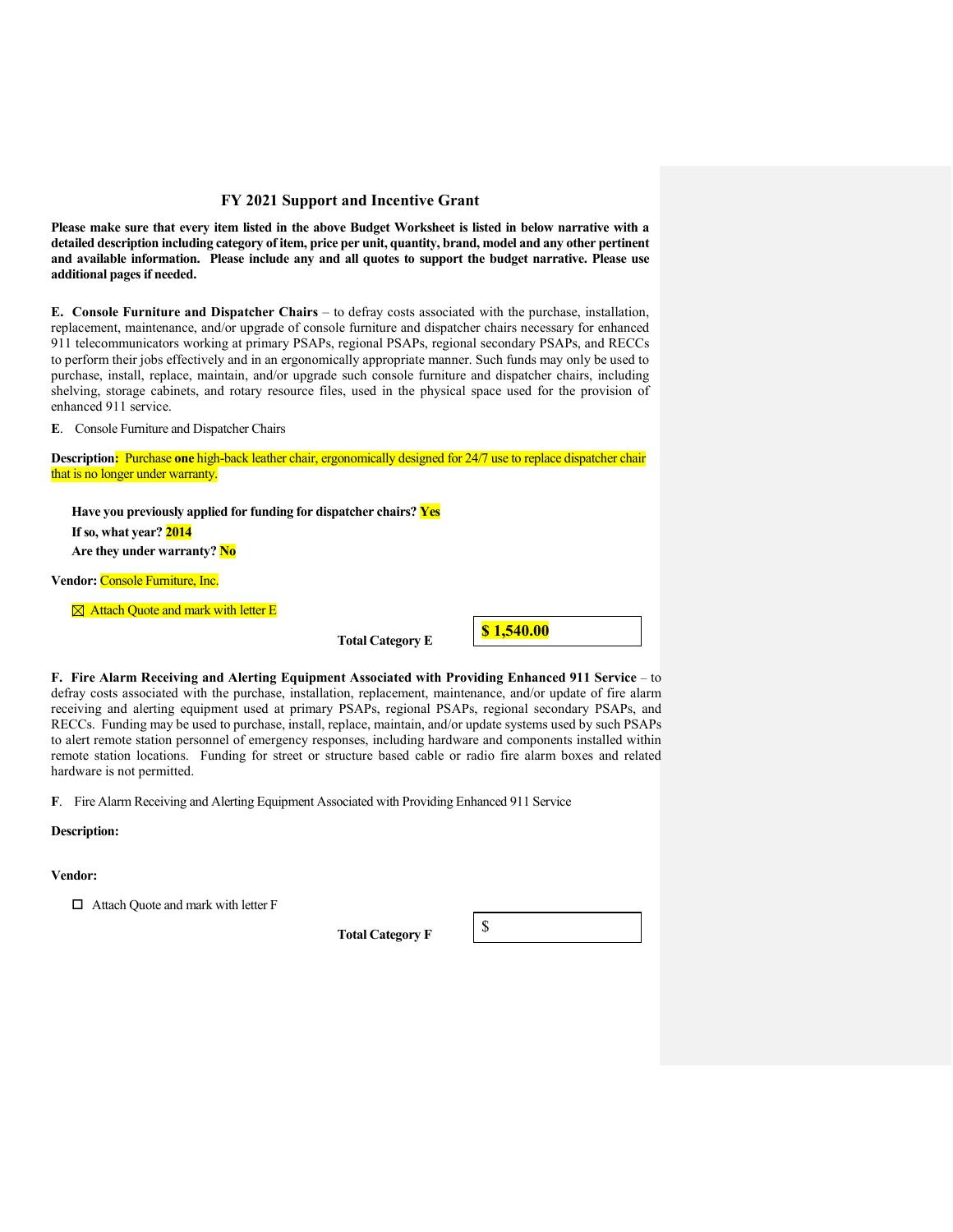**Please make sure that every item listed in the above Budget Worksheet is listed in below narrative with a detailed description including category of item, price per unit, quantity, brand, model and any other pertinent and available information. Please include any and all quotes to support the budget narrative. Please use additional pages if needed.**

**G. Other Equipment and Related Maintenance Associated with Providing Enhanced 911 Service** – to defray costs associated with the purchase, installation, replacement, and/or maintenance of other equipment used in the physical space used for the provision of enhanced 911 service, except as otherwise approved by the State 911 Department, based on supporting documentation that the physical space used for the provision of enhanced 911 service is inadequate to house the equipment, or except as otherwise approved by the State 911 Department based on supporting documentation. Funding may be used for, but is not limited to: support technology (such as printers, headsets, and call recorders); supplies (such as disc and printer cartridges); hardware and support costs (excluding monthly recurring telephone service costs) for telephones; acoustic wall coverings; ESD-resistant flooring; lighting; and security equipment used for securing access to the PSAP to prevent entry by the public or unauthorized personnel.

**G.** Other Equipment and Related Maintenance Associated with Providing Enhanced 911 Service

**Description:** Cannon RX301 Copier Lease for **11 months** at \$739.99 per month (August 1, 2019 – June 30, 2020)

**Please include use and location for each of the requested item(s).** Copier is located in the Dispatch Center and is used solely by the Center's staff to print/copy documents, schedules, Q/A reports, etc.

**Vendor:** Cannon, Inc.

**<sup>** $\boxtimes$ **</sup>** Attach Quote and mark with letter G

**Total Category G** 

**\$ 8,139.89**

REMINDER: Disposal of Equipment Purchased with Grant Funding: Grantees may replace and/or dispose of equipment purchased with funds under the State 911 Department grant programs only if such equipment has reached the end of its useful life, in accordance with the manufacturer's warranty or industry expected useful life, whichever is longer. Disposal shall be incompliance with municipal guidelines, and equipment may be transferred to public entities for public municipal purposes only.

**All goods and/or services shall be received on or before June 30, 2021 to be eligible for reimbursement under the Fiscal Year 2021 State 911 Department Public Safety Answering Point and Regional Emergency Communication Center Support and Incentive Grant.**

**Commented [97]:** If you are billed on a monthly basis by the vendor, your request must be pro-rated. Example: If you submit your grant application in December you would pro-rate the cost of the lease for the number of months remaining during the grant cycle = six (6) months.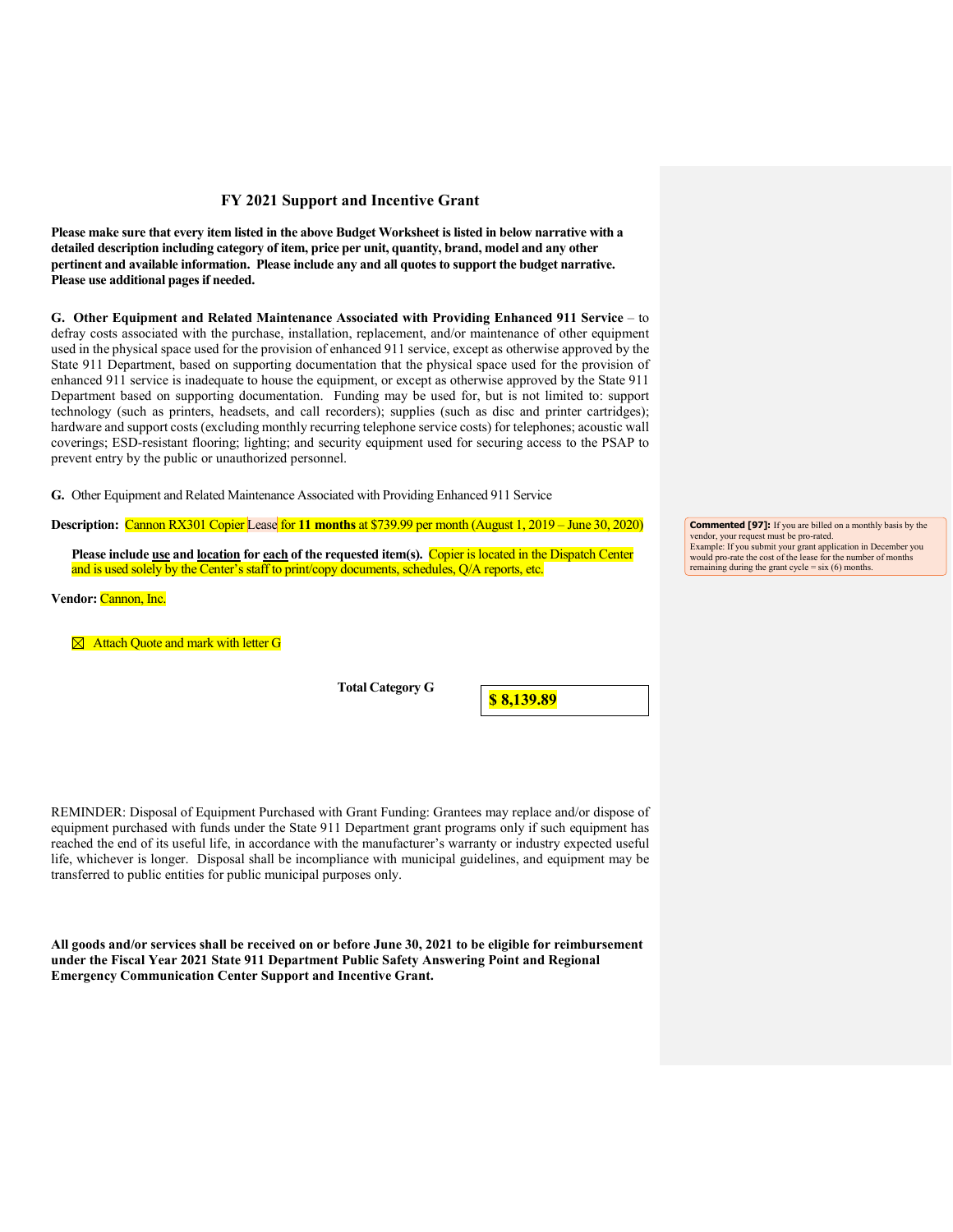## **FY 2021 Support and Incentive Grant** *COMMONWEALTH OF MASSACHUSETTS ~ STANDARD CONTRACT FORM*

This form is jointly issued and published by the Office of the Comptroller (CTR), the Executive Office for Administration and Finance (ANF), and the Operational Services Division (OSD) as the default contract for all Commonwealth Departments when another form is not prescribed by regulation or policy. The Commonwealth deems void any changes made on or by attachment (in the form of addendum, engagement letters, contract forms or invoice terms) to the terms in this published form or to the **Standard Contract Form Instructions, Contractor Certifications and Commonwealth Terms and Conditions** which are incorporated by reference herein. Additional non-conflicting terms may be added by Attachment. Contractors are required to access published forms at CTR Forms: https://www.macomptroller.org/forms. Forms are also posted at OSD Forms:

| https://www.mass.gov/lists/osd-forms                                                                                                                                                                                                                                                                                                                                                                                                                                                                                                                                                                                                                                                                                                                                                                                                                                                                                                                                                                                                                                                                                                                                                                                                                                                                                                                                                                                                                                                                                                                                                                                                                                                                                                                                                                                                                                     |                                                                                                                                                      |                                                                                                                                                                                                                                                                                                                                                                                                                                                                                                                                                                                                                                                                                                                                                                                                                                                       |                     |
|--------------------------------------------------------------------------------------------------------------------------------------------------------------------------------------------------------------------------------------------------------------------------------------------------------------------------------------------------------------------------------------------------------------------------------------------------------------------------------------------------------------------------------------------------------------------------------------------------------------------------------------------------------------------------------------------------------------------------------------------------------------------------------------------------------------------------------------------------------------------------------------------------------------------------------------------------------------------------------------------------------------------------------------------------------------------------------------------------------------------------------------------------------------------------------------------------------------------------------------------------------------------------------------------------------------------------------------------------------------------------------------------------------------------------------------------------------------------------------------------------------------------------------------------------------------------------------------------------------------------------------------------------------------------------------------------------------------------------------------------------------------------------------------------------------------------------------------------------------------------------|------------------------------------------------------------------------------------------------------------------------------------------------------|-------------------------------------------------------------------------------------------------------------------------------------------------------------------------------------------------------------------------------------------------------------------------------------------------------------------------------------------------------------------------------------------------------------------------------------------------------------------------------------------------------------------------------------------------------------------------------------------------------------------------------------------------------------------------------------------------------------------------------------------------------------------------------------------------------------------------------------------------------|---------------------|
| <b>CONTRACTOR LEGAL NAME: City of Anytown</b>                                                                                                                                                                                                                                                                                                                                                                                                                                                                                                                                                                                                                                                                                                                                                                                                                                                                                                                                                                                                                                                                                                                                                                                                                                                                                                                                                                                                                                                                                                                                                                                                                                                                                                                                                                                                                            |                                                                                                                                                      | COMMONWEALTH DEPARTMENT NAME: State 911 Department                                                                                                                                                                                                                                                                                                                                                                                                                                                                                                                                                                                                                                                                                                                                                                                                    |                     |
| and d/b/a): Anytown Police Department                                                                                                                                                                                                                                                                                                                                                                                                                                                                                                                                                                                                                                                                                                                                                                                                                                                                                                                                                                                                                                                                                                                                                                                                                                                                                                                                                                                                                                                                                                                                                                                                                                                                                                                                                                                                                                    |                                                                                                                                                      | <b>MMARS Department Code: EPS</b>                                                                                                                                                                                                                                                                                                                                                                                                                                                                                                                                                                                                                                                                                                                                                                                                                     |                     |
|                                                                                                                                                                                                                                                                                                                                                                                                                                                                                                                                                                                                                                                                                                                                                                                                                                                                                                                                                                                                                                                                                                                                                                                                                                                                                                                                                                                                                                                                                                                                                                                                                                                                                                                                                                                                                                                                          | Legal Address: (W-9, W-4,T&C): 15 Main Street, Anytown, MA 01234<br>Business Mailing Address: 151 Campanelli Drive, Suite A, Middleborough, MA 02346 |                                                                                                                                                                                                                                                                                                                                                                                                                                                                                                                                                                                                                                                                                                                                                                                                                                                       |                     |
| <b>Contract Manager: Lt. Kyle Sampson</b>                                                                                                                                                                                                                                                                                                                                                                                                                                                                                                                                                                                                                                                                                                                                                                                                                                                                                                                                                                                                                                                                                                                                                                                                                                                                                                                                                                                                                                                                                                                                                                                                                                                                                                                                                                                                                                | Phone: 617-555-1214                                                                                                                                  | <b>Billing Address (if different):</b>                                                                                                                                                                                                                                                                                                                                                                                                                                                                                                                                                                                                                                                                                                                                                                                                                |                     |
| E-Mail: ksampson@anytownpd.org                                                                                                                                                                                                                                                                                                                                                                                                                                                                                                                                                                                                                                                                                                                                                                                                                                                                                                                                                                                                                                                                                                                                                                                                                                                                                                                                                                                                                                                                                                                                                                                                                                                                                                                                                                                                                                           | Fax: 617-555-1213                                                                                                                                    | <b>Contract Manager: Cindy Reynolds</b>                                                                                                                                                                                                                                                                                                                                                                                                                                                                                                                                                                                                                                                                                                                                                                                                               | Phone: 508-821-7299 |
| Contractor Vendor Code: VC6000190000                                                                                                                                                                                                                                                                                                                                                                                                                                                                                                                                                                                                                                                                                                                                                                                                                                                                                                                                                                                                                                                                                                                                                                                                                                                                                                                                                                                                                                                                                                                                                                                                                                                                                                                                                                                                                                     |                                                                                                                                                      | E-Mail: 911DeptGrants@mass.gov                                                                                                                                                                                                                                                                                                                                                                                                                                                                                                                                                                                                                                                                                                                                                                                                                        | Fax: 508-947-1452   |
| Vendor Code Address ID (e.g. "AD001"): AD 001 .                                                                                                                                                                                                                                                                                                                                                                                                                                                                                                                                                                                                                                                                                                                                                                                                                                                                                                                                                                                                                                                                                                                                                                                                                                                                                                                                                                                                                                                                                                                                                                                                                                                                                                                                                                                                                          |                                                                                                                                                      | MMARS Doc ID(s): CT EPS SUPG                                                                                                                                                                                                                                                                                                                                                                                                                                                                                                                                                                                                                                                                                                                                                                                                                          |                     |
| (Note: The Address Id Must be set up for EFT payments.)                                                                                                                                                                                                                                                                                                                                                                                                                                                                                                                                                                                                                                                                                                                                                                                                                                                                                                                                                                                                                                                                                                                                                                                                                                                                                                                                                                                                                                                                                                                                                                                                                                                                                                                                                                                                                  |                                                                                                                                                      | RFR/Procurement or Other ID Number: FY21SUPG                                                                                                                                                                                                                                                                                                                                                                                                                                                                                                                                                                                                                                                                                                                                                                                                          |                     |
| X NEW CONTRACT                                                                                                                                                                                                                                                                                                                                                                                                                                                                                                                                                                                                                                                                                                                                                                                                                                                                                                                                                                                                                                                                                                                                                                                                                                                                                                                                                                                                                                                                                                                                                                                                                                                                                                                                                                                                                                                           |                                                                                                                                                      | <b>CONTRACT AMENDMENT</b>                                                                                                                                                                                                                                                                                                                                                                                                                                                                                                                                                                                                                                                                                                                                                                                                                             |                     |
| PROCUREMENT OR EXCEPTION TYPE: (Check one option only)                                                                                                                                                                                                                                                                                                                                                                                                                                                                                                                                                                                                                                                                                                                                                                                                                                                                                                                                                                                                                                                                                                                                                                                                                                                                                                                                                                                                                                                                                                                                                                                                                                                                                                                                                                                                                   |                                                                                                                                                      |                                                                                                                                                                                                                                                                                                                                                                                                                                                                                                                                                                                                                                                                                                                                                                                                                                                       |                     |
| Statewide Contract (OSD or an OSD-designated Department)                                                                                                                                                                                                                                                                                                                                                                                                                                                                                                                                                                                                                                                                                                                                                                                                                                                                                                                                                                                                                                                                                                                                                                                                                                                                                                                                                                                                                                                                                                                                                                                                                                                                                                                                                                                                                 |                                                                                                                                                      | Enter Amendment Amount: \$ (or "no change")                                                                                                                                                                                                                                                                                                                                                                                                                                                                                                                                                                                                                                                                                                                                                                                                           |                     |
| Collective Purchase (Attach OSD approval, scope, budget)                                                                                                                                                                                                                                                                                                                                                                                                                                                                                                                                                                                                                                                                                                                                                                                                                                                                                                                                                                                                                                                                                                                                                                                                                                                                                                                                                                                                                                                                                                                                                                                                                                                                                                                                                                                                                 |                                                                                                                                                      | AMENDMENT TYPE: (Check one option only. Attach details of Amendment changes.)                                                                                                                                                                                                                                                                                                                                                                                                                                                                                                                                                                                                                                                                                                                                                                         |                     |
| X Department Procurement (includes State or Federal grants 815 CMR 2.00)<br>(Attach RFR and Response or other procurement supporting documentation)                                                                                                                                                                                                                                                                                                                                                                                                                                                                                                                                                                                                                                                                                                                                                                                                                                                                                                                                                                                                                                                                                                                                                                                                                                                                                                                                                                                                                                                                                                                                                                                                                                                                                                                      |                                                                                                                                                      | Amendment to Scope or Budget (Attach updated scope and budget)                                                                                                                                                                                                                                                                                                                                                                                                                                                                                                                                                                                                                                                                                                                                                                                        |                     |
| Emergency Contract (Attach justification for emergency, scope, budget)                                                                                                                                                                                                                                                                                                                                                                                                                                                                                                                                                                                                                                                                                                                                                                                                                                                                                                                                                                                                                                                                                                                                                                                                                                                                                                                                                                                                                                                                                                                                                                                                                                                                                                                                                                                                   |                                                                                                                                                      | _ Interim Contract (Attach justification for Interim Contract and updated scope/budget)                                                                                                                                                                                                                                                                                                                                                                                                                                                                                                                                                                                                                                                                                                                                                               |                     |
| Contract Employee (Attach Employment Status Form, scope, budget)                                                                                                                                                                                                                                                                                                                                                                                                                                                                                                                                                                                                                                                                                                                                                                                                                                                                                                                                                                                                                                                                                                                                                                                                                                                                                                                                                                                                                                                                                                                                                                                                                                                                                                                                                                                                         |                                                                                                                                                      | Contract Employee (Attach any updates to scope or budget)                                                                                                                                                                                                                                                                                                                                                                                                                                                                                                                                                                                                                                                                                                                                                                                             |                     |
| Legislative/Legal or Other: (Attach authorizing language/justification, scope and<br>budget)                                                                                                                                                                                                                                                                                                                                                                                                                                                                                                                                                                                                                                                                                                                                                                                                                                                                                                                                                                                                                                                                                                                                                                                                                                                                                                                                                                                                                                                                                                                                                                                                                                                                                                                                                                             |                                                                                                                                                      | Legislative/Legal or Other: (Attach authorizing language/justification and updated<br>scope and budget)                                                                                                                                                                                                                                                                                                                                                                                                                                                                                                                                                                                                                                                                                                                                               |                     |
|                                                                                                                                                                                                                                                                                                                                                                                                                                                                                                                                                                                                                                                                                                                                                                                                                                                                                                                                                                                                                                                                                                                                                                                                                                                                                                                                                                                                                                                                                                                                                                                                                                                                                                                                                                                                                                                                          |                                                                                                                                                      | The following COMMONWEALTH TERMS AND CONDITIONS (T&C) has been executed, filed with CTR and is incorporated by reference into this Contract.                                                                                                                                                                                                                                                                                                                                                                                                                                                                                                                                                                                                                                                                                                          |                     |
| X Commonwealth Terms and Conditions Commonwealth Terms and Conditions For Human and Social Services                                                                                                                                                                                                                                                                                                                                                                                                                                                                                                                                                                                                                                                                                                                                                                                                                                                                                                                                                                                                                                                                                                                                                                                                                                                                                                                                                                                                                                                                                                                                                                                                                                                                                                                                                                      |                                                                                                                                                      |                                                                                                                                                                                                                                                                                                                                                                                                                                                                                                                                                                                                                                                                                                                                                                                                                                                       |                     |
| COMPENSATION: (Check ONE option): The Department certifies that payments for authorized performance accepted in accordance with the terms of this Contract will be supported<br>in the state accounting system by sufficient appropriations or other non-appropriated funds, subject to intercept for Commonwealth owed debts under 815 CMR 9.00.<br>Rate Contract (No Maximum Obligation. Attach details of all rates, units, calculations, conditions or terms and any changes if rates or terms are being amended.)<br>X_ Maximum Obligation Contract Enter Total Maximum Obligation for total duration of this Contract (or new Total if Contract is being amended). \$ 64,152.00.                                                                                                                                                                                                                                                                                                                                                                                                                                                                                                                                                                                                                                                                                                                                                                                                                                                                                                                                                                                                                                                                                                                                                                                   |                                                                                                                                                      |                                                                                                                                                                                                                                                                                                                                                                                                                                                                                                                                                                                                                                                                                                                                                                                                                                                       |                     |
| (subsequent payments scheduled to support standard EFT 45 day payment cycle. See Prompt Pay Discounts Policy.)<br>compliance with program guidelines and grantee's approved application.                                                                                                                                                                                                                                                                                                                                                                                                                                                                                                                                                                                                                                                                                                                                                                                                                                                                                                                                                                                                                                                                                                                                                                                                                                                                                                                                                                                                                                                                                                                                                                                                                                                                                 |                                                                                                                                                      | a PPD as follows: Payment issued within 10 days 6 PPD; Payment issued within 15 days 6 PPD; Payment issued within 20 days 6 PPD; Payment issued within 30 days<br>% PPD. If PPD percentages are left blank, identify reason: X_agree to standard 45 day cycle __ statutory/legal or Ready Payments (G.L. c. 29, § 23A); __ only initial payment<br>BRIEF DESCRIPTION OF CONTRACT PERFORMANCE or REASON FOR AMENDMENT: (Enter the Contract title, purpose, fiscal year(s) and a detailed description of the scope of<br>performance or what is being amended for a Contract Amendment. Attach all supporting documentation and justifications.) For disbursement of funds under the State 911<br>Department FY 2021 Public Safety Answering Point and Regional Emergency Communication Center Support and Incentive Grant as authorized and awarded in |                     |
| ANTICIPATED START DATE: (Complete ONE option only) The Department and Contractor certify for this Contract, or Contract Amendment, that Contract obligations:<br>X 1. may be incurred as of the Effective Date (latest signature date below) and no obligations have been incurred prior to the Effective Date.                                                                                                                                                                                                                                                                                                                                                                                                                                                                                                                                                                                                                                                                                                                                                                                                                                                                                                                                                                                                                                                                                                                                                                                                                                                                                                                                                                                                                                                                                                                                                          |                                                                                                                                                      |                                                                                                                                                                                                                                                                                                                                                                                                                                                                                                                                                                                                                                                                                                                                                                                                                                                       |                     |
|                                                                                                                                                                                                                                                                                                                                                                                                                                                                                                                                                                                                                                                                                                                                                                                                                                                                                                                                                                                                                                                                                                                                                                                                                                                                                                                                                                                                                                                                                                                                                                                                                                                                                                                                                                                                                                                                          |                                                                                                                                                      | _2. may be incurred as of _________, 20___, a date LATER than the Effective Date below and no obligations have been incurred prior to the Effective Date.                                                                                                                                                                                                                                                                                                                                                                                                                                                                                                                                                                                                                                                                                             |                     |
| __ 3. were incurred as of _________, 20____, a date PRIOR to the Effective Date below, and the parties agree that payments for any obligations incurred prior to the Effective Date<br>are authorized to be made either as settlement payments or as authorized reimbursement payments, and that the details and circumstances of all obligations under this Contract<br>are attached and incorporated into this Contract. Acceptance of payments forever releases the Commonwealth from further claims related to these obligations.                                                                                                                                                                                                                                                                                                                                                                                                                                                                                                                                                                                                                                                                                                                                                                                                                                                                                                                                                                                                                                                                                                                                                                                                                                                                                                                                    |                                                                                                                                                      |                                                                                                                                                                                                                                                                                                                                                                                                                                                                                                                                                                                                                                                                                                                                                                                                                                                       |                     |
| CONTRACT END DATE: Contract performance shall terminate as of June 30, 2021, with no new obligations being incurred after this date unless the Contract is properly amended,<br>provided that the terms of this Contract and performance expectations and obligations shall survive its termination for the purpose of resolving any claim or dispute, for completing any<br>negotiated terms and warranties, to allow any close out or transition performance, reporting, invoicing or final payments, or during any lapse between amendments.                                                                                                                                                                                                                                                                                                                                                                                                                                                                                                                                                                                                                                                                                                                                                                                                                                                                                                                                                                                                                                                                                                                                                                                                                                                                                                                          |                                                                                                                                                      |                                                                                                                                                                                                                                                                                                                                                                                                                                                                                                                                                                                                                                                                                                                                                                                                                                                       |                     |
| CERTIFICATIONS: Notwithstanding verbal or other representations by the parties, the "Effective Date" of this Contract or Amendment shall be the latest date that this Contract or<br>Amendment has been executed by an authorized signatory of the Contractor, the Department, or a later Contract or Amendment Start Date specified above, subject to any required<br>approvals. The Contractor certifies that they have accessed and reviewed all documents incorporated by reference as electronically published and the Contractor makes all certifications<br>required under the Standard Contract Form Instructions and Contractor Certifications under the pains and penalties of perjury, and further agrees to provide any required documentation<br>upon request to support compliance, and agrees that all terms governing performance of this Contract and doing business in Massachusetts are attached or incorporated by reference<br>herein according to the following hierarchy of document precedence, this Standard Contract Form, the Standard Contract Form Instructions, Contractor Certifications, the applicable<br>Commonwealth Terms and Conditions, the Request for Response (RFR) or other solicitation, the Contractor's Response, and additional negotiated terms, provided that additional<br>negotiated terms will take precedence over the relevant terms in the RFR and the Contractor's Response only if made using the process outlined in 801 CMR 21.07, incorporated herein,<br>provided that any amended RFR or Response terms result in best value, lower costs, or a more cost effective Contract.<br><b>AUTHORIZING SIGNATURE FOR THE CONTRACTOR:</b><br><b>AUTHORIZING SIGNATURE FOR THE COMMONWEALTH:</b><br>Date: 7/15/20<br><u> Shaun Arant</u><br>. Date:<br>(Signature and Date Must Be Handwritten At Time of Signature) |                                                                                                                                                      |                                                                                                                                                                                                                                                                                                                                                                                                                                                                                                                                                                                                                                                                                                                                                                                                                                                       |                     |
| (Signature and Date Must Be Handwritten At Time of Signature)                                                                                                                                                                                                                                                                                                                                                                                                                                                                                                                                                                                                                                                                                                                                                                                                                                                                                                                                                                                                                                                                                                                                                                                                                                                                                                                                                                                                                                                                                                                                                                                                                                                                                                                                                                                                            |                                                                                                                                                      | Print Name: Frank Pozniak                                                                                                                                                                                                                                                                                                                                                                                                                                                                                                                                                                                                                                                                                                                                                                                                                             |                     |
| <b>Print Name:</b> Shawn Grant                                                                                                                                                                                                                                                                                                                                                                                                                                                                                                                                                                                                                                                                                                                                                                                                                                                                                                                                                                                                                                                                                                                                                                                                                                                                                                                                                                                                                                                                                                                                                                                                                                                                                                                                                                                                                                           |                                                                                                                                                      | Print Title: Executive Director                                                                                                                                                                                                                                                                                                                                                                                                                                                                                                                                                                                                                                                                                                                                                                                                                       |                     |
| <b>Print Title:</b>                                                                                                                                                                                                                                                                                                                                                                                                                                                                                                                                                                                                                                                                                                                                                                                                                                                                                                                                                                                                                                                                                                                                                                                                                                                                                                                                                                                                                                                                                                                                                                                                                                                                                                                                                                                                                                                      | <b>Chief of Police</b>                                                                                                                               |                                                                                                                                                                                                                                                                                                                                                                                                                                                                                                                                                                                                                                                                                                                                                                                                                                                       |                     |
|                                                                                                                                                                                                                                                                                                                                                                                                                                                                                                                                                                                                                                                                                                                                                                                                                                                                                                                                                                                                                                                                                                                                                                                                                                                                                                                                                                                                                                                                                                                                                                                                                                                                                                                                                                                                                                                                          |                                                                                                                                                      |                                                                                                                                                                                                                                                                                                                                                                                                                                                                                                                                                                                                                                                                                                                                                                                                                                                       |                     |

**Commented [912]: CONTRACTS MUST BE 1 PAGE – If PSAPs cannot print contract on 1 page, contact State 911 Department for help.**

**Commented [98]:** Name of City or Town

**Commented [99]:** Legal Address of City/Town Hall

**Commented [910]:** If you do not know your city or towns Vendor Code, leave it blank and we will fill in this number for you. **Commented [911]:** The Vendor Code Address ID is where the city or towns **Treasurer** receives the EFT payment.

(Updated 10/25/2019) Page 1 of 1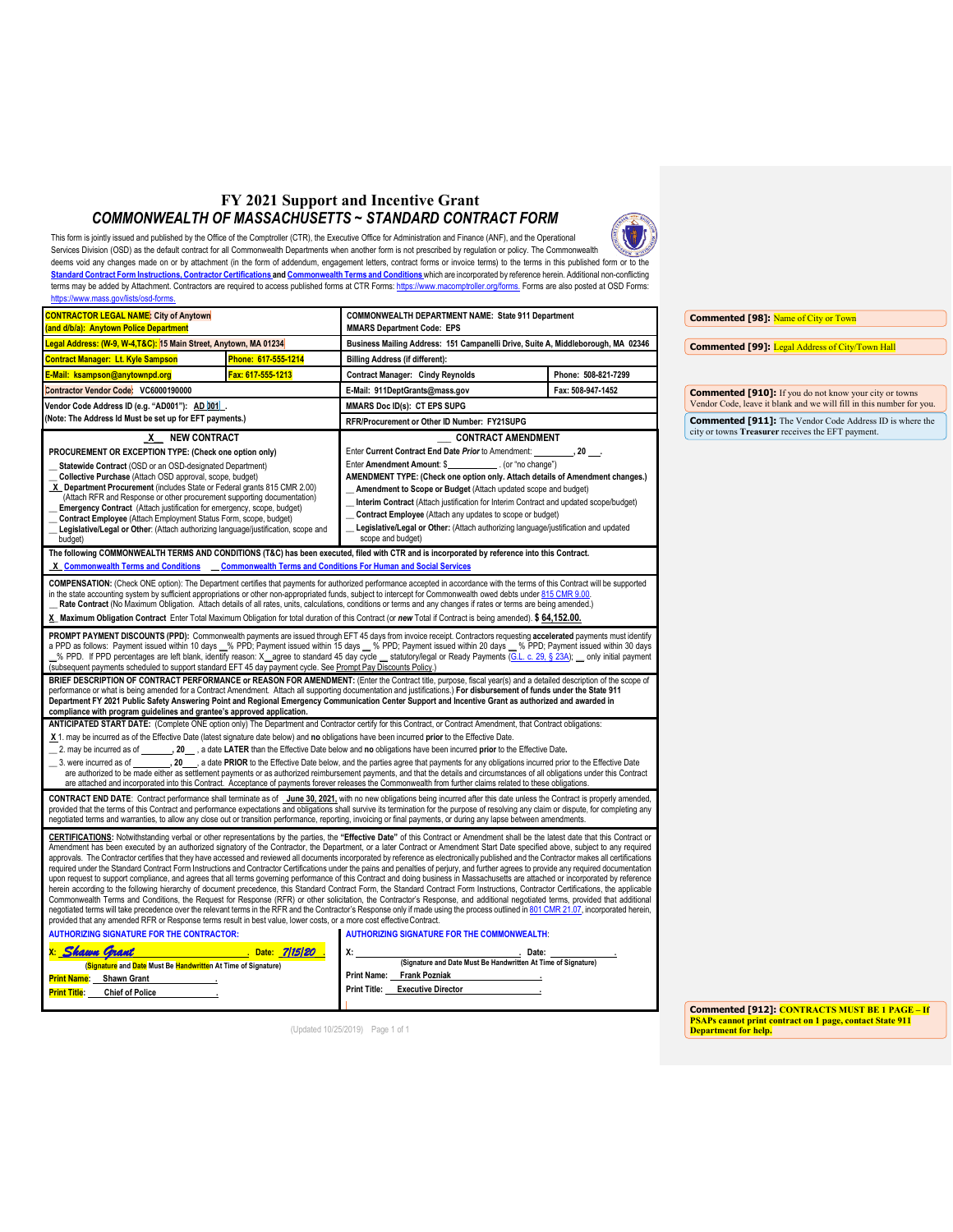#### **COMMONWEALTH OF MASSACHUSETTS CONTRACTOR AUTHORIZED SIGNATORY LISTING**

#### **Contractor Legal Name: Contractor Vendor/Customer Code:**

**INSTRUCTIONS:** Any Contractor (other than a sole-proprietor or an individual contractor) must provide a listing of individuals who are authorized as legal representatives of the Contractor who can sign contracts and other legally binding documents related to the contract on the Contractor's behalf. In addition to this listing, any state department may require additional proof of authority to sign contracts on behalf of the Contractor, or proof of authenticity of signature (a notarized signature that the Department can use to verify that the signature and date that appear on the Contract or other legal document was actually made by the Contractor's authorized signatory, and not by a representative, designee or other individual.)

#### **NOTICE***: Acceptance of any payment under a Contract or Grant shall operate as a waiver of any defense by the Contractor challenging the existence of a valid Contract due to an alleged lack of actual authority to execute the document by the signatory.*

For privacy purposes **DO NOT ATTACH** any documentation containing personal information, such as bank account numbers, social security numbers, driver's licenses, home addresses, social security cards or any other personally identifiable information that you do not want released as part of a public record. The Commonwealth reserves the right to publish the names and titles of authorized signatories of contractors.

| <b>AUTHORIZED SIGNATORY NAME</b> | <b>TITLE</b>           |
|----------------------------------|------------------------|
|                                  |                        |
| <b>Shawn Grant</b>               | <b>Chief of Police</b> |
|                                  |                        |
| <b>Kyle Sampson</b>              | <b>Lieutenant</b>      |
|                                  |                        |
|                                  |                        |
|                                  |                        |
|                                  |                        |
|                                  |                        |
|                                  |                        |
|                                  |                        |

**Commented [913]:** A community may list as many individuals as they deem necessary for effective management of the grant. The State 911 Department recommends at least two.

I certify that I am the President, Chief Executive Officer, Chief Fiscal Officer, Corporate Clerk or Legal Counsel for the Contractor and as an authorized officer of the Contractor I certify that the names of the individuals identified on this listing are current as of the date of execution below and that these individuals are authorized to sign contracts and other legally binding documents related to contracts with the Commonwealth of Massachusetts on behalf of the Contractor. I understand and agree that the Contractor has a duty to ensure that this listing is immediately updated and communicated to any state department with which the Contractor does business whenever the authorized signatories above retire, are otherwise terminated from the Contractor's employ, have their responsibilities changed resulting in their no longer being authorized to sign contracts with the Commonwealth or whenever new signatories are designated.

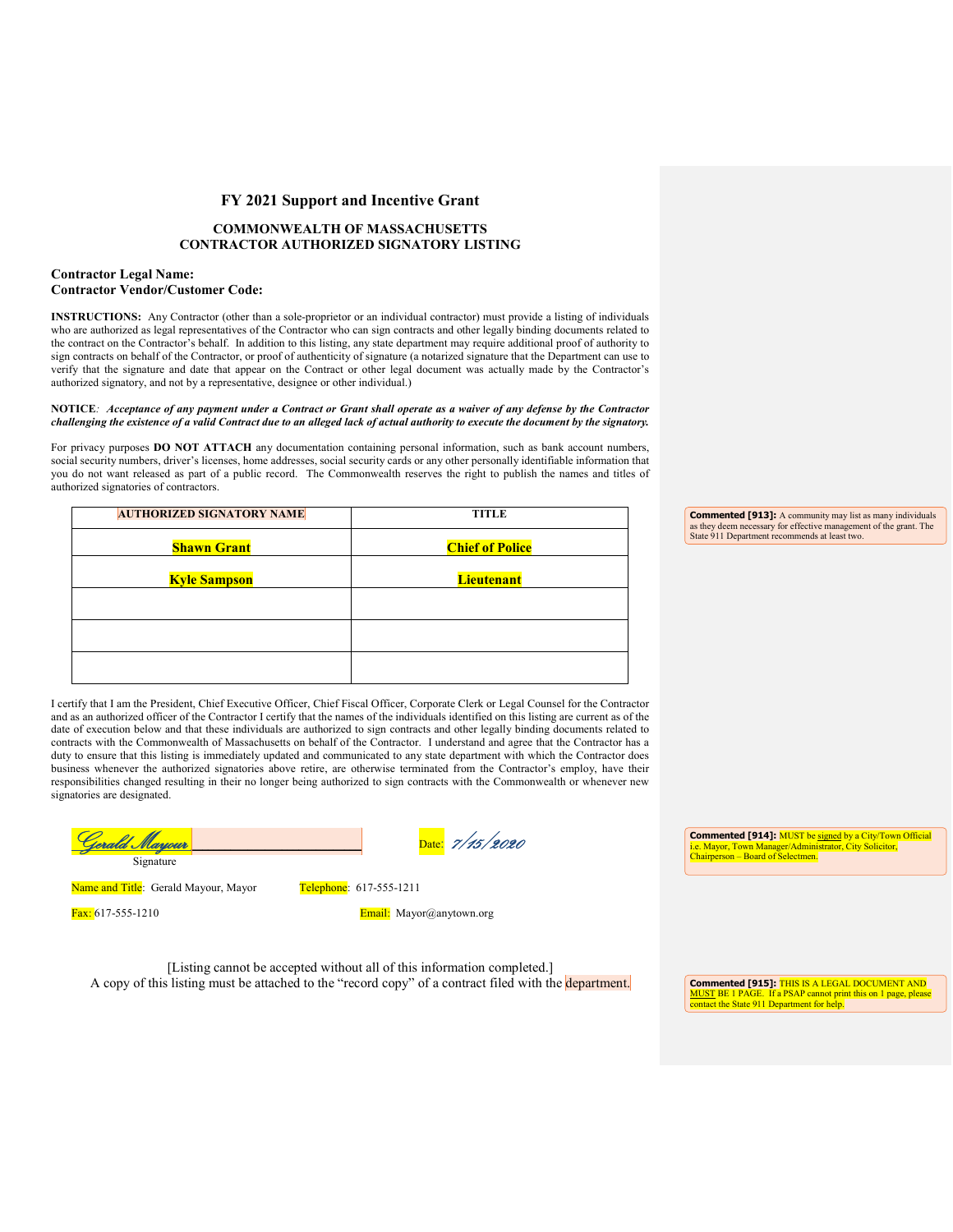## **REMINDER**

**THE STATE 911 DEPARTMENT REQUIRES A NOTARIZED** *PROOF OF AUTHENTICATION OF SIGNATURE FORM* **FOR THE PERSON WHO SIGNS THE** *CONTRACTOR AUTHORIZED SIGNATORY LISTING ABOVE FORM* **AND FOR EACH PERSON LISTED AS AN AUTHORIZED SIGNATORY.**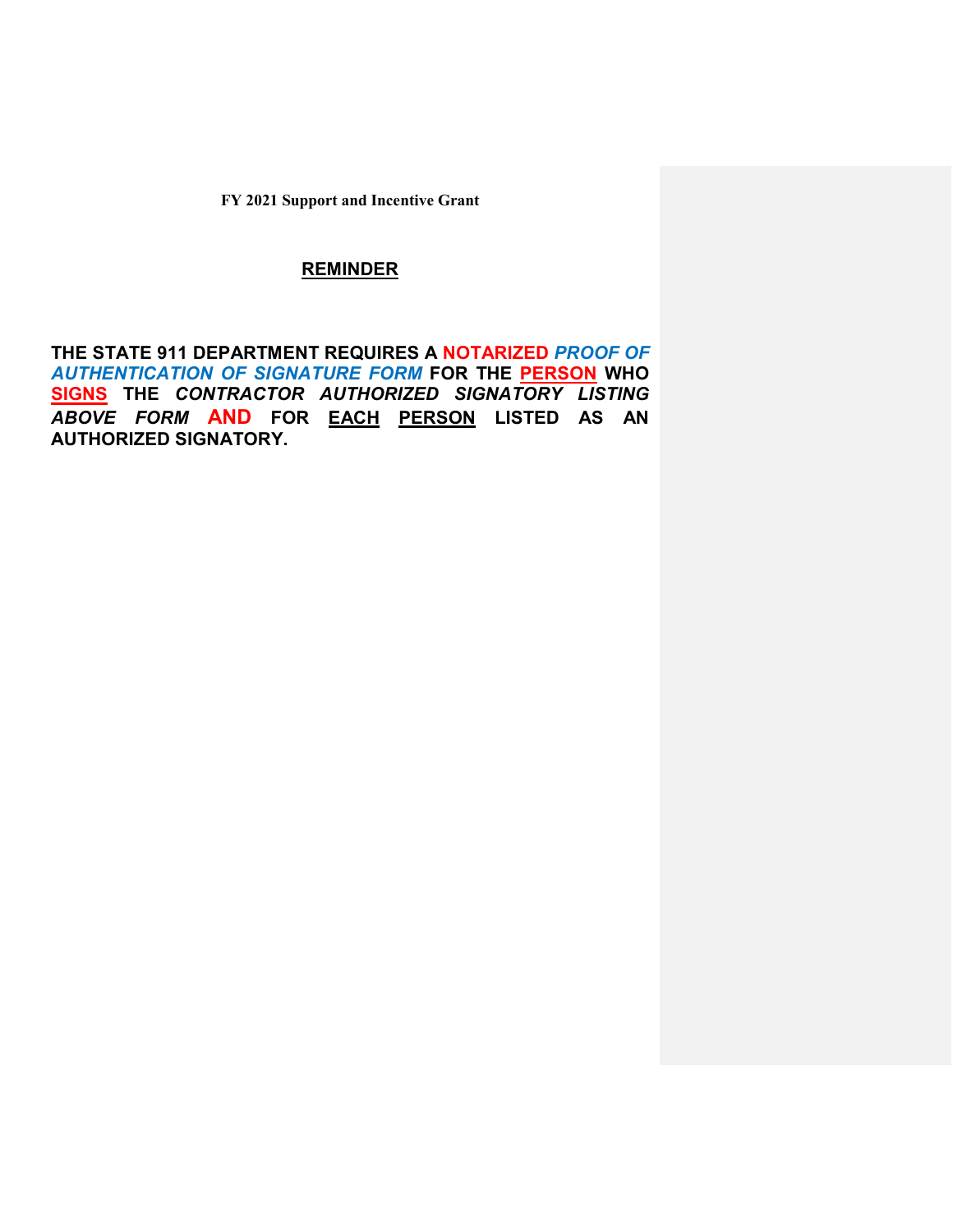## **COMMONWEALTH OF MASSACHUSETTS CONTRACTOR AUTHORIZED SIGNATORY LISTING**

**Contractor Legal Name:** City of Anytown **Contractor Vendor/Customer Code:**

#### **PROOF OF AUTHENTICATION OF SIGNATURE**

This page is optional and is available for a department to authenticate contract signatures. It is recommended that Departments obtain authentication of signature for the signatory who submits the Contractor Authorized Listing.

**This Section MUST be completed by the Contractor Authorized Signatory in presence of notary.**

Signatory's full legal name (**print or type**): Shawn Grant

Title: Chief of Police

**X** *Chief Shawn Grant*

Signature as it will appear on contract or other document (**Complete only in presence of notary**):

## **AUTHENTICATED BY NOTARY OR CORPORATE CLERK (PICK ONLY ONE) AS FOLLOWS:**

On this **15** day of **July**, **2020** before me, the undersigned notary public, personally appeared **Shawn Grant** (name of document signer), proved to me through satisfactory evidence of identification, which was **Massachusetts Driver's License**, to be the person whose name is signed above and acknowledged to me that **(he)** (she) signed it voluntarily for its stated purpose as an authorized signatory for the Contractor.

## *Notary Public*\_\_\_\_\_\_\_\_\_\_

Notary Public Signature My MA Commission expires on: **October 22, 2022** AFFIX NOTARY SEAL

On this day of 20 before me, the undersigned corporate clerk, personally appeared the community of the community of document signer), proved to me through satisfactory evidence of identification, which was  $\qquad \qquad$ , to be the person whose name is signed above and acknowledged to me that (he) (she) signed it voluntarily for its stated purpose as an authorized signatory for the Contractor.

Corporate Clerk Signature

AFFIX CORPORATE SEAL

**Commented [916]:** THIS IS THE NEW NOTARY FORM. This form MUST be completed for each individual listed on the Contractor Authorized Signatory Listing form **AND** the person who signs that form.

**Commented [917]:** THIS IS A LEGAL DOCUMENT AND MUST BE 1 PAGE. If a PSAP cannot print this on 1 page, please contact the State 911 Department for help.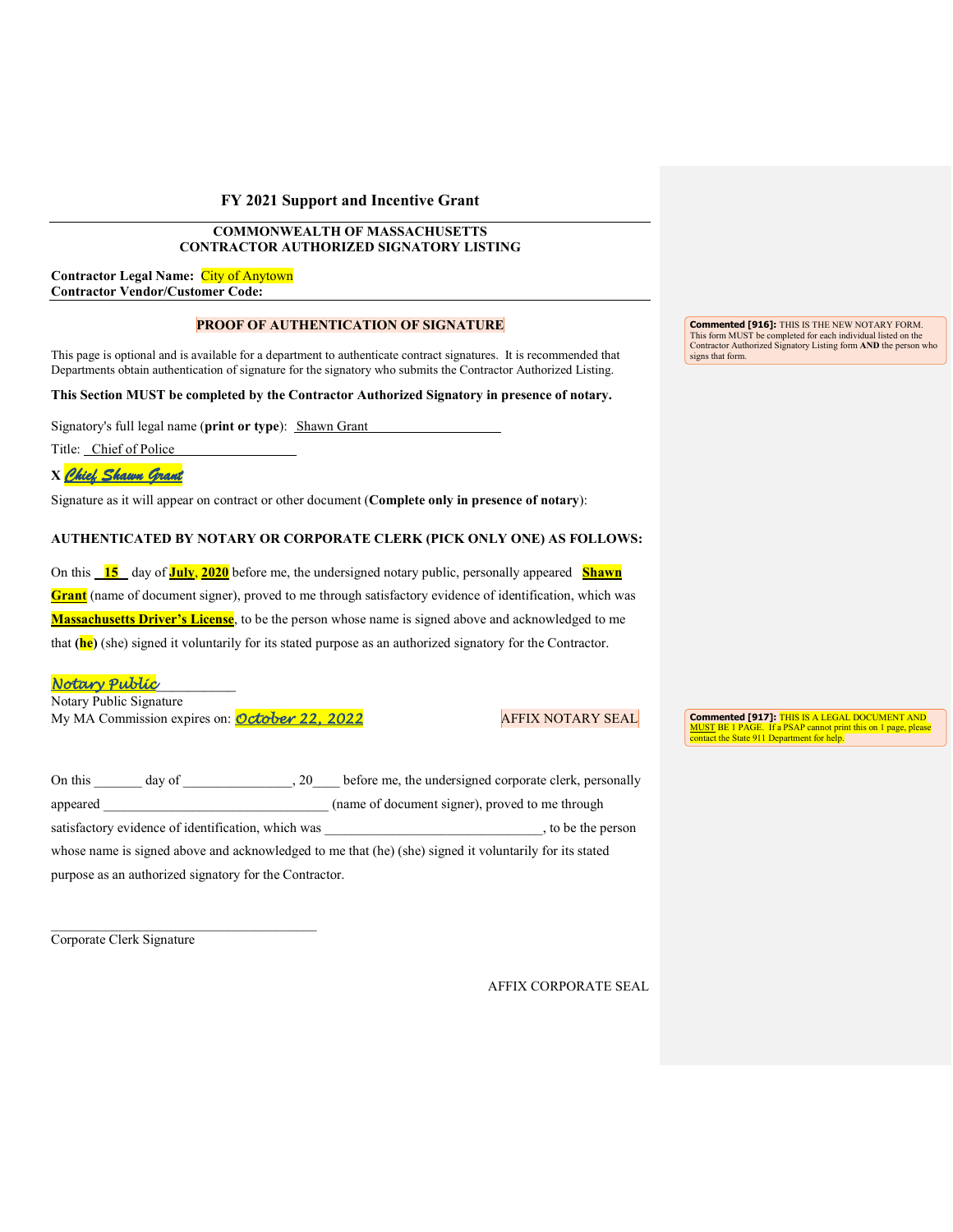#### **COMMONWEALTH OF MASSACHUSETTS CONTRACTOR AUTHORIZED SIGNATORY LISTING**

**Contractor Legal Name:** City of Anytown **Contractor Vendor/Customer Code:**

#### **PROOF OF AUTHENTICATION OF SIGNATURE**

This page is optional and is available for a department to authenticate contract signatures. It is recommended that Departments obtain authentication of signature for the signatory who submits the Contractor Authorized Listing.

**This Section MUST be completed by the Contractor Authorized Signatory in presence of notary.**

Signatory's full legal name (print or type): Kyle Sampson

Title: Lieutenant

## **X** Kyle Sampson

Signature as it will appear on contract or other document (**Complete only in presence of notary**):

#### **AUTHENTICATED BY NOTARY OR CORPORATE CLERK (PICK ONLY ONE) AS FOLLOWS:**

On this **15** day of **July**, **2020** before me, the undersigned notary public, personally appeared **Kyle Sampson** (name of document signer), proved to me through satisfactory evidence of identification, which was **Massachusetts Driver's License**, to be the person whose name is signed above and acknowledged to me that **(he)** (she) signed it voluntarily for its stated purpose as an authorized signatory for the Contractor.

*Notary Public*\_\_\_\_\_\_\_\_\_\_

Notary Public Signature

My MA Commission expires on: *October 22, 2022*

#### AFFIX NOTARY SEAL

**Commented [919]:** THIS IS A LEGAL DOCUMENT AND MUST BE 1 PAGE. If a PSAP cannot print this on 1 page, please contact the State 911 Department for help.

| On this  | day of                                                 | .20 | before me, the undersigned corporate clerk, personally                                                 |                    |
|----------|--------------------------------------------------------|-----|--------------------------------------------------------------------------------------------------------|--------------------|
| appeared |                                                        |     | (name of document signer), proved to me through                                                        |                    |
|          | satisfactory evidence of identification, which was     |     |                                                                                                        | , to be the person |
|          |                                                        |     | whose name is signed above and acknowledged to me that (he) (she) signed it voluntarily for its stated |                    |
|          | purpose as an authorized signatory for the Contractor. |     |                                                                                                        |                    |

Corporate Clerk Signature AFFIX CORPORATE SEAL

**Commented [918]:** THIS IS THE NEW NOTARY FORM. This form MUST be completed for each individual listed on the Contractor Authorized Signatory Listing form **AND** the person who signs that form.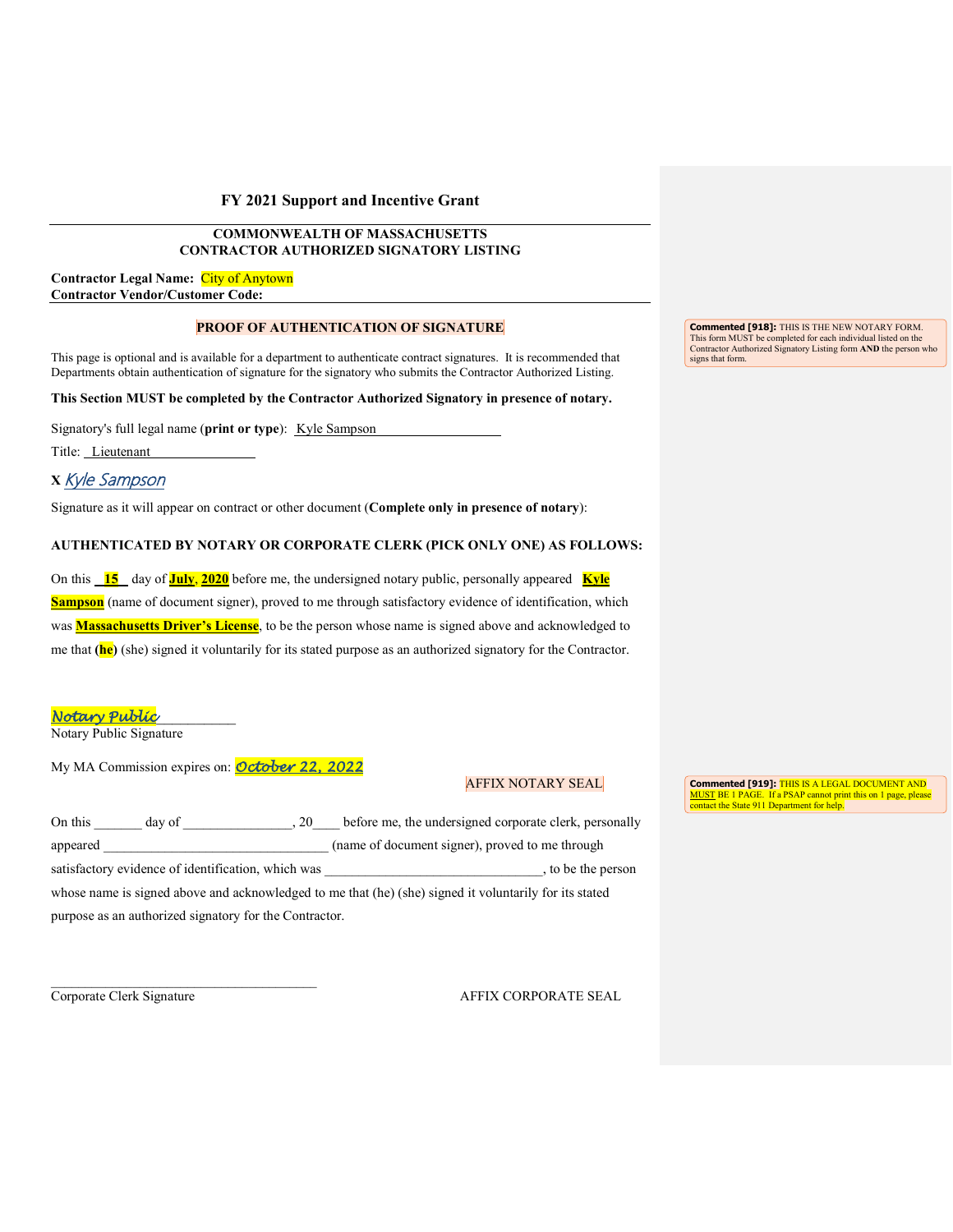## **COMMONWEALTH OF MASSACHUSETTS CONTRACTOR AUTHORIZED SIGNATORY LISTING**

**Contractor Legal Name:** City of Anytown **Contractor Vendor/Customer Code:**

## **PROOF OF AUTHENTICATION OF SIGNATURE**

This page is optional and is available for a department to authenticate contract signatures. It is recommended that Departments obtain authentication of signature for the signatory who submits the Contractor Authorized Listing.

**This Section MUST be completed by the Contractor Authorized Signatory in presence of notary.**

Signatory's full legal name (**print or type**): Gerald Mayour

Title: Mayor of Anytown

**<sup>X</sup>**Gerald Mayour

Signature as it will appear on contract or other document (**Complete only in presence of notary**):

#### **AUTHENTICATED BY NOTARY OR CORPORATE CLERK (PICK ONLY ONE) AS FOLLOWS:**

On this 15 day of **July**, 2020 before me, the undersigned notary public, personally appeared Gerald **Mayour** (name of document signer), proved to me through satisfactory evidence of identification, which was **Massachusetts Driver's License**, to be the person whose name is signed above and acknowledged to me that **(he)** (she) signed it voluntarily for its stated purpose as an authorized signatory for the Contractor.

*Notary Public*\_\_\_\_\_\_\_\_\_\_

Notary Public Signature

My MA Commission expires on: **October 22, 2022** AFFIX NOTARY SEAL

**Commented [921]:** THIS IS A LEGAL DOCUMENT AND MUST BE 1 PAGE. If a PSAP cannot print this on 1 page, please contact the State 911 Department for help.

| On this<br>day of<br>20                                | before me, the undersigned corporate clerk, personally                                                 |
|--------------------------------------------------------|--------------------------------------------------------------------------------------------------------|
| appeared                                               | (name of document signer), proved to me through                                                        |
| satisfactory evidence of identification, which was     | to be the person                                                                                       |
|                                                        | whose name is signed above and acknowledged to me that (he) (she) signed it voluntarily for its stated |
| purpose as an authorized signatory for the Contractor. |                                                                                                        |

\_\_\_\_\_\_\_\_\_\_\_\_\_\_\_\_\_\_\_\_\_\_\_\_\_\_\_\_\_\_\_\_\_\_\_\_\_\_\_

Corporate Clerk Signature AFFIX CORPORATE SEAL

**Commented [920]:** THIS IS THE NEW NOTARY FORM. This form MUST be completed for each individual listed on the Contractor Authorized Signatory Listing form **AND** the person who signs that form.